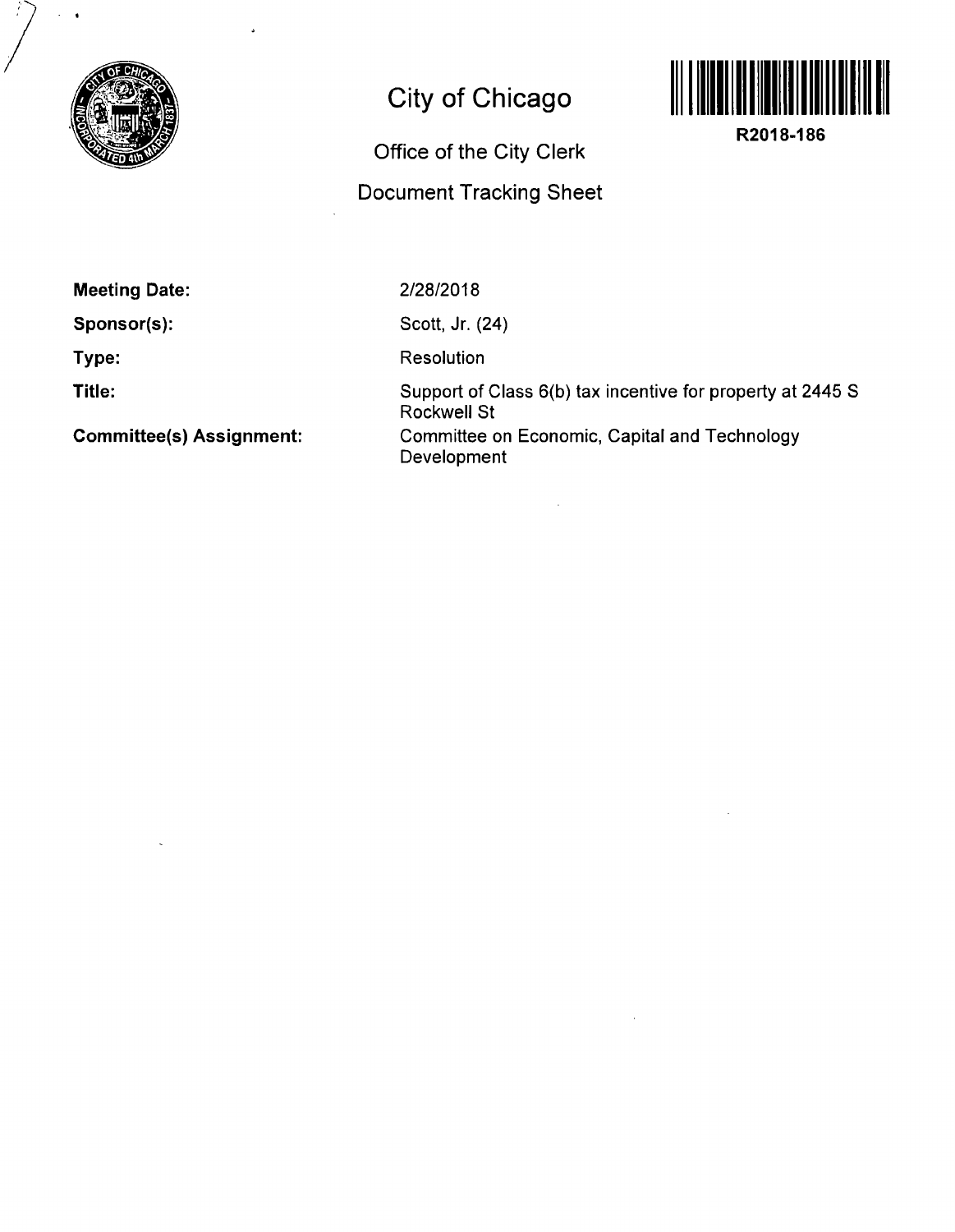Ť

## **RESOLUTION CLASS 6(B) REAL ESTATE TAX INCENTIVE FORTHE BENEFIT OF 2445 S. ROCKWELL, LLC, AND REAL ESTATE LOCATED GENERALLY AT 2445 SOUTH ROCKWELL STREET IN CHICAGO, ILLINOIS PURSUANT TO COOK COUNTY, ILLINOIS TAX INCENTIVE ORDINANCE, CLASSIFICATION SYSTEM FOR ASSESSMENT**

 $\frac{1}{2}$ 

WHEREAS, the Cook County Board of Commissioners has enacted the Cook County Tax incentive Ordinance, Classification System for Assessment, as amended from time to time (the "County Ordinance"), which provides for, among other things, real estate tax incentives to property owners who build, rehabilitate, enhance and occupy property which is located within Cook County, Illinois and which is used primarily for industrial purposes; and

WHEREAS, the City of Chicago (the "City"), consistent with the County Ordinance, wishes to induce industry to locate and expand in the City by supporting financial incentives in the form of property tax relief; and

WHEREAS, 2445 S. Rockwell, LLC, an Illinois limited liability company (the "Applicant"), owns certain real estate located generally at 2445 South Rockwell Street, Chicago, Illinois 60608, as further described on Exhibit A hereto (the "Subject Property"); and

WHEREAS, the Applicant intends to construct an approximately 174,536 square foot industrial facility located on the Subject Property; and

WHEREAS, the redevelopment objective of the City in connection with the Subject Property is to support the new construction of an industrial facility, retain existing jobs and create new jobs; and

WHEREAS, it is intended that the Applicant and future tenants will use the Subject Property for warehousing, manufacturing and/or distribution; and

WHEREAS, the Applicant has filed an eligibility application for a Class 6(b) tax incentive under the County Ordinance with the Office of the Assessor of Cook County (the "Assessor"); and

WHEREAS, the Subject Property is located within the City of Chicago Enterprise Zone No.1 (created pursuant to the Illinois Enterprise Zone Act, 20 ILCS 665/1 et seq., as amended, and pursuant to an ordinance enacted by the City Council of the City, as amended), and the purposes of the Enterprise Zones are also to provide certain incentives in order to stimulate economic activity and to revitalize depressed areas; and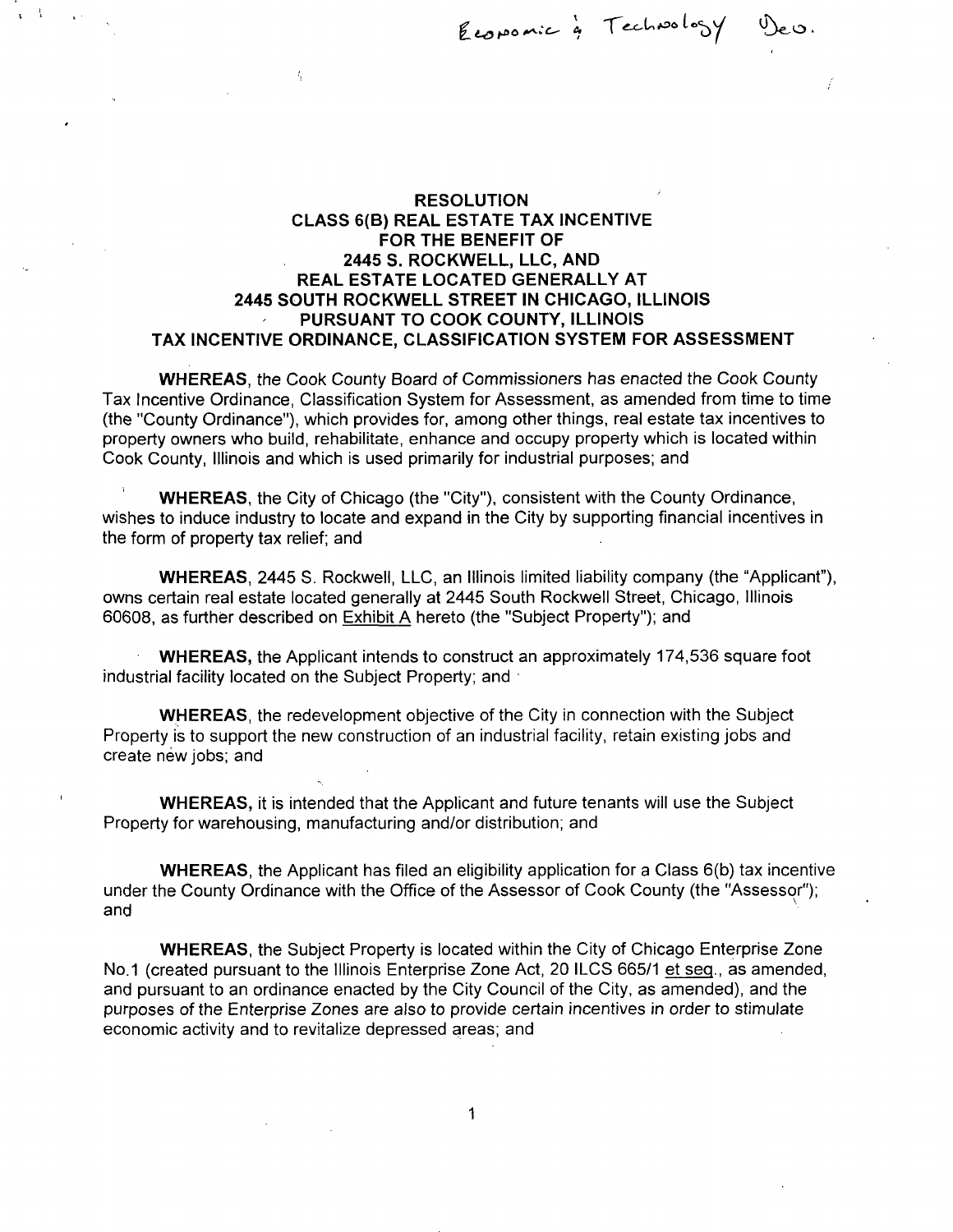WHEREAS, it is the responsibility of the Assessor to determine that an application for a Class 6(b) classification or renewal of a Class 6(b) classification is eligible pursuant to the County Ordinance; and

WHEREAS, the County Ordinance requires that, in connection with the filing of a Class 6(b) eligibility application with the Assessor, the applicant must obtain from the municipality in which such real estate that is proposed for Class 6(b) designation is located a resolution expressly stating, among other things, that the municipality has determined that the incentive provided by Class 6(b) is necessary for development to occur on such real estate and that the municipality supports and consents to the Class 6(b) classification by the Assessor; and

WHEREAS, the intended use of the Subject Property will provide significant present and future employment; and

WHEREAS, notwithstanding the Class 6(b) status of the Subject Property, the redevelopment and utilization thereof will generate significant new revenues to the City in the form of additional real estate taxes and other tax revenues; now, therefore,

**BE IT RESOLVED BY THE CITY COUNCIL OF THE CITY OF CHICAGO:** 

**SECTION 1:** That the City determines that the incentive provided by Class 6(b) is necessary for the development to occur on the Subject Property.

SECTION 2: That the City supports and consents to the Class 6(b) classification by the Assessor with respect to the Subject Property.

SECTION 3: That the Economic Disclosure Statement, as defined in the County Ordinance, has been received and filed by the City.

**SECTION 4:** That the Clerk of the City of Chicago is authorized to and shall send a certified copy of this resolution to the Assessor, and a certified copy of this resolution may be included with the Class 6(b) eligibility application filed with the Assessor by the Applicant, as applicant, in accordance with the County Ordinance.

SECTION 5: That this resolution shall be effective immediately upon its passage and approval.

Honorable Michael Scott, Jr. Alderman, 24<sup>th</sup> Ward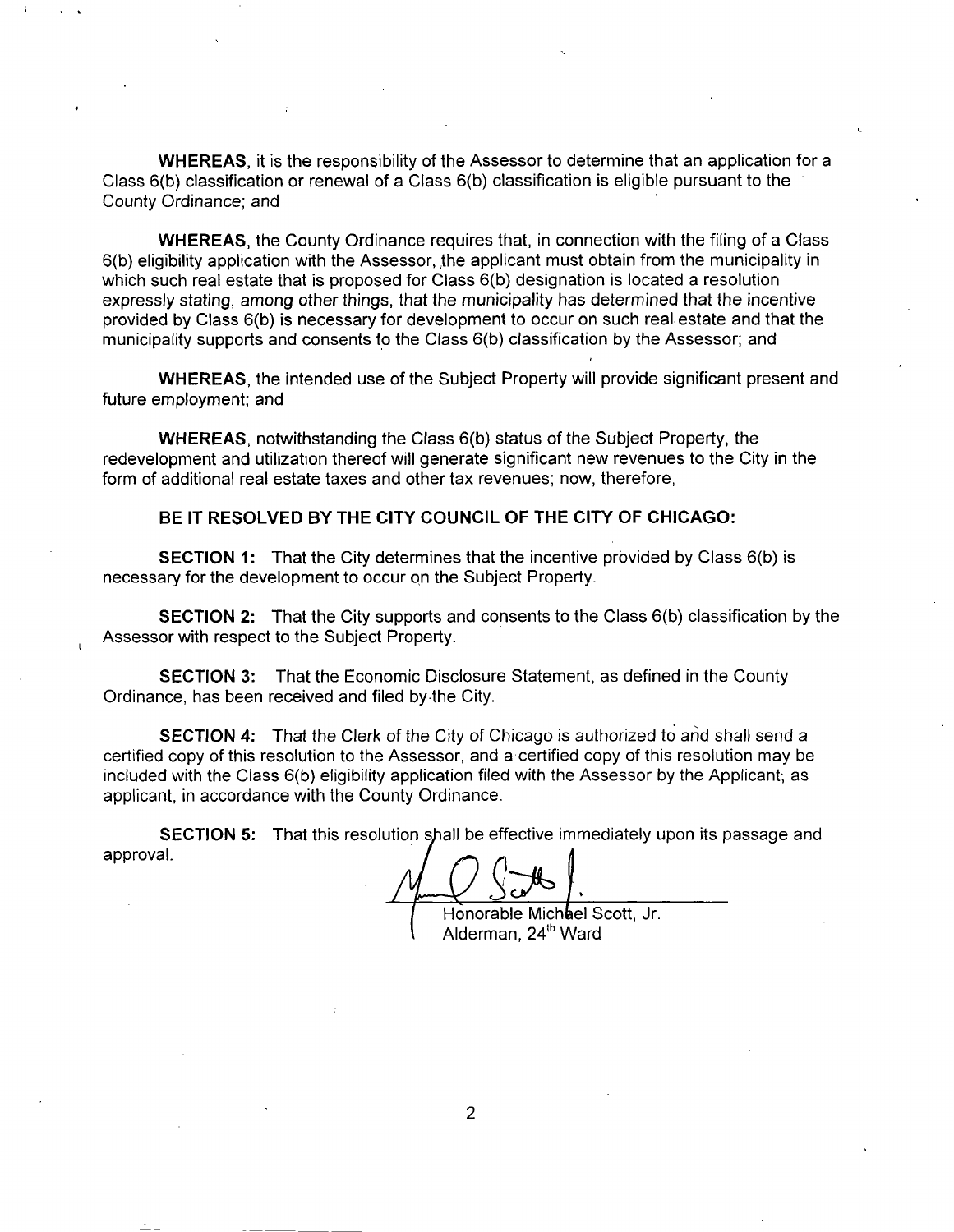### **EXHIBIT A**

### **Legal Description of Subject Property:**

ALL OF BLOCK 10 OF S. J. WALKER'S SUBDIVISION OF THE NORTHWEST % OF SECTION 25, TOWNSHIP 39 NORTH, RANGE 13 EAST OF THE THIRD PRINCIPAL MERIDIAN, IN COOK COUNTY, ILLINOIS

**Permanent Real Estate Tax Index Numbers (PINS) for the Subject Property:** 

PINs: 16-25-214-001; 16-25-214-002; 16-25-214-003

 $\ddot{i}$